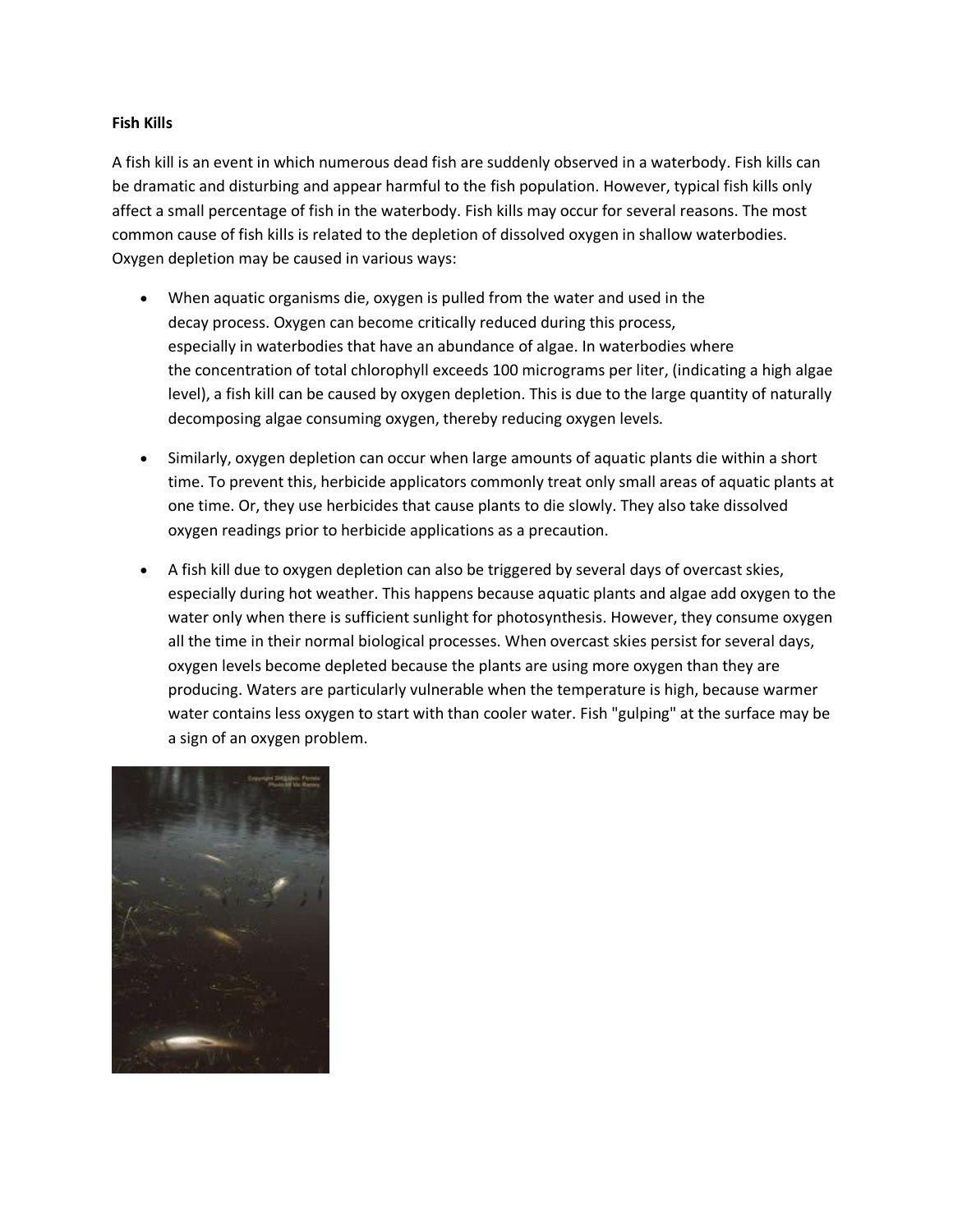Some species of fish naturally die in large numbers after spawning or when they are stressed by unusual or harsh weather conditions. The smell of high concentrations of hydrogen sulfide (perhaps from a sulfur-spring or artesian well) may be noticeable.

Most fish kills are due to naturally occurring biological occurrences. Observations are critical in determining the cause of a fish kill. One should write down a description of all living and dead animals in and around the pond (i.e., crayfish, turtles, frogs). Record the number, size and species of dead fish as well as any unusual behavior of live fish, such as swimming near the surface or jumping onto the bank. The following table presents some causes of fish kills.

| <b>Criteria</b>            | <b>Oxygen</b><br><b>Depletion</b>                                                    | <b>Algal Bloom</b>                  | <b>Pesticide</b><br><b>Toxicity</b>             | <b>Disease</b>                |
|----------------------------|--------------------------------------------------------------------------------------|-------------------------------------|-------------------------------------------------|-------------------------------|
| <b>Fish Behavior</b>       | Gasping,<br>swimming near<br>the surface                                             | Erratic<br>swimming                 | Erratic<br>swimming                             | Erratic<br>swimming           |
| <b>Size of Fish</b>        | Large fish die<br>first                                                              | Small fish die<br>first             | Small fish die<br>first                         | Any size                      |
| <b>Species Selectivity</b> | None; if oxygen<br>is low, carp and<br>bullheads may<br>survive partial<br>depletion | None; all<br>species<br>affected    | Usually one<br>species dies<br>before<br>others | Usually one                   |
| <b>Time of Fish Kill</b>   | Nighttime and<br>early morning<br>hours                                              | Bright sun, 9<br>$a.m. - 5 p.m.$    | Any hour,<br>day or night                       | During<br>period of<br>stress |
| PlanktonAbundance          | Algae dying                                                                          | Abundance<br>of one alga<br>species | Pesticide<br>may kill<br>algae                  | No effect                     |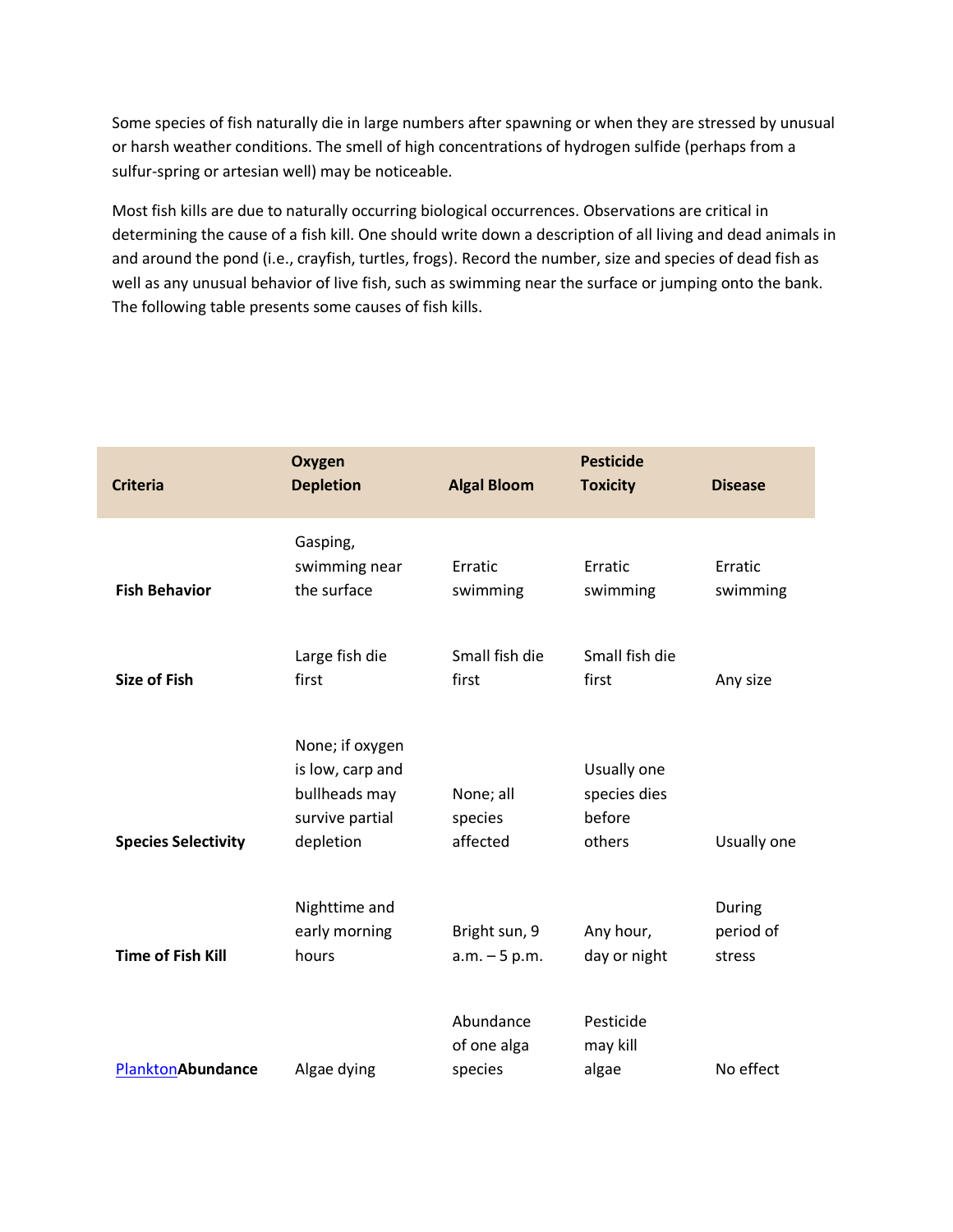| <b>Criteria</b>         | Oxygen<br><b>Depletion</b>   | <b>Algal Bloom</b>                | <b>Pesticide</b><br><b>Toxicity</b> | <b>Disease</b> |
|-------------------------|------------------------------|-----------------------------------|-------------------------------------|----------------|
| <b>Dissolved Oxygen</b> | <3 ppm, usually<br>$<$ 2 ppm | 12-14 ppm;<br>8-10 ppm            | No effect                           | No effect      |
| <b>Water Color</b>      | Brown, gray, or<br>black     | Dark green,<br>brown or<br>golden | Normal                              | No effect      |

Table 1: From [Field Manual for the Investigation of Fish Kills \(PDF\).](http://library.fws.gov/RP/177_fish_kills.pdf)

## **The Bad News**

- Fish kills occur frequently in Florida and most of them are from natural causes.
- It is difficult to predict when a fish kill will occur.
- Even if a fish kill is predicted, there is not much that can be done to prevent it, especially in larger waterbodies.

## **The Good News**

- In the event of a fish kill, you may see a lot of dead fish but there are usually a lot more still alive.
- If water quality declines, there are often many refuges for fish to escape to.
- Because fish lay many eggs, their reproductive potential is usually strong. As a result, their populations are generally able to rebound from a fish kill within a couple of years.

To learn more about naturally occurring fish kills, human induced fish kills, and what you can do if you observe a fish kill, see

- [University of Florida/IFAS Lakewatch Circular 107](http://lakewatch.ifas.ufl.edu/circpdffolder/fish_kill_LR.pdf)  Understanding Fish Kills in Florida [Freshwater systems \(PDF\)](http://lakewatch.ifas.ufl.edu/circpdffolder/fish_kill_LR.pdf)
- **•** [Dissolved Oxygen for Fish Production](http://edis.ifas.ufl.edu/fa002)